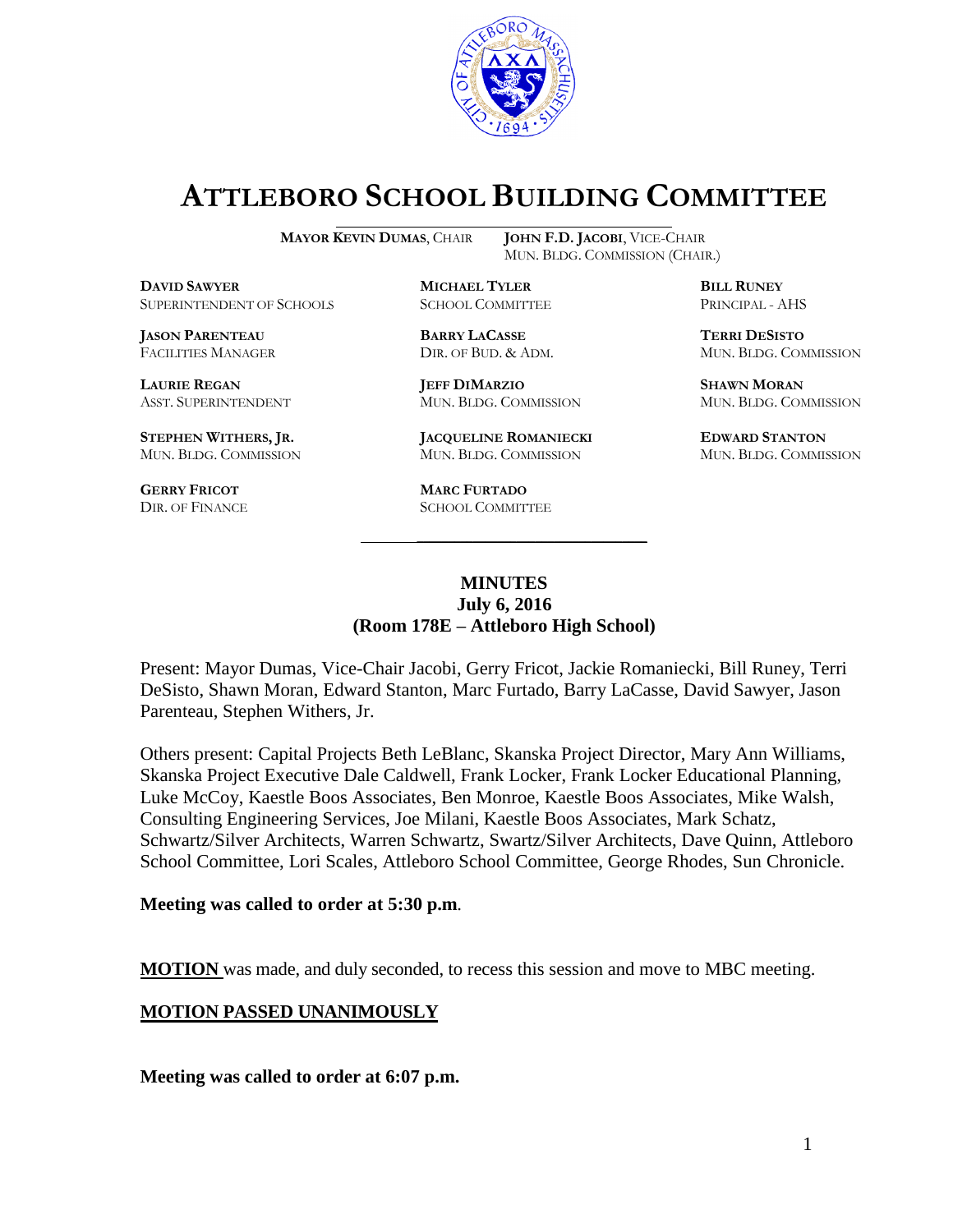**MOTION** was made, and duly seconded, to approve the June 1, 2016 minutes of the School Building Committee.

## **MOTION PASSED UNANIMOUSLY**

# **Attleboro High School Rehabilitation Project**

**MOTION** was made, and duly seconded to approve payment of invoice 1316825-000-12720-2 from SKANSKA USA, in the amount of \$20,925.00 for AHS OPM services.

## **THE MOTION PASSED UNANIMOUSLY**

**MOTION** was made, and duly seconded to approve payment of invoice 1316825-000-12720-3 from SKANSKA USA, in the amount of \$10,265.00 for AHS OPM services.

## **THE MOTION PASSED UNANIMOUSLY**

Barry LaCasse provided a brief overview of the MSBA process and meeting in which Kaestle Boos was chosen as the AHS Designer team. Mary Ann Williams of SKANSKA welcomed Kaestle Boos Associates et al. to the team, and all new members introduced themselves to the assembly.

A presentation was made by Ben Monroe of KBA, outlining the process that will be taken to produce 6-8 conceptual drafts of what the new vision for AHS could be. Over the next few months, various stakeholders will be brought together for think tank sessions. These meetings are critical to the success of the project and a concentrated effort will be made to include not only City and School officials, but local community members and students to bring balance to the table. After much discussion, the assembly is targeting mid to late August to meet with educational planner, Frank Locker. KBA will also be conducting site visits to verify current plans match with existing conditions, as well as verifying AHS land use, boundaries, easements etc.

**MOTION** was made, and duly seconded to approve the revised proposal from Kaestle Boos Associates, Inc. for a Feasibility Study and Schematic Design in an amount not to exceed \$675,000.00

## **THE MOTION PASSED UNANIMOUSLY**

## **Key Dates**

July 27, 2016 –Kick off meeting with SKANSKA and all Stakeholders 10:00 AM AHS.